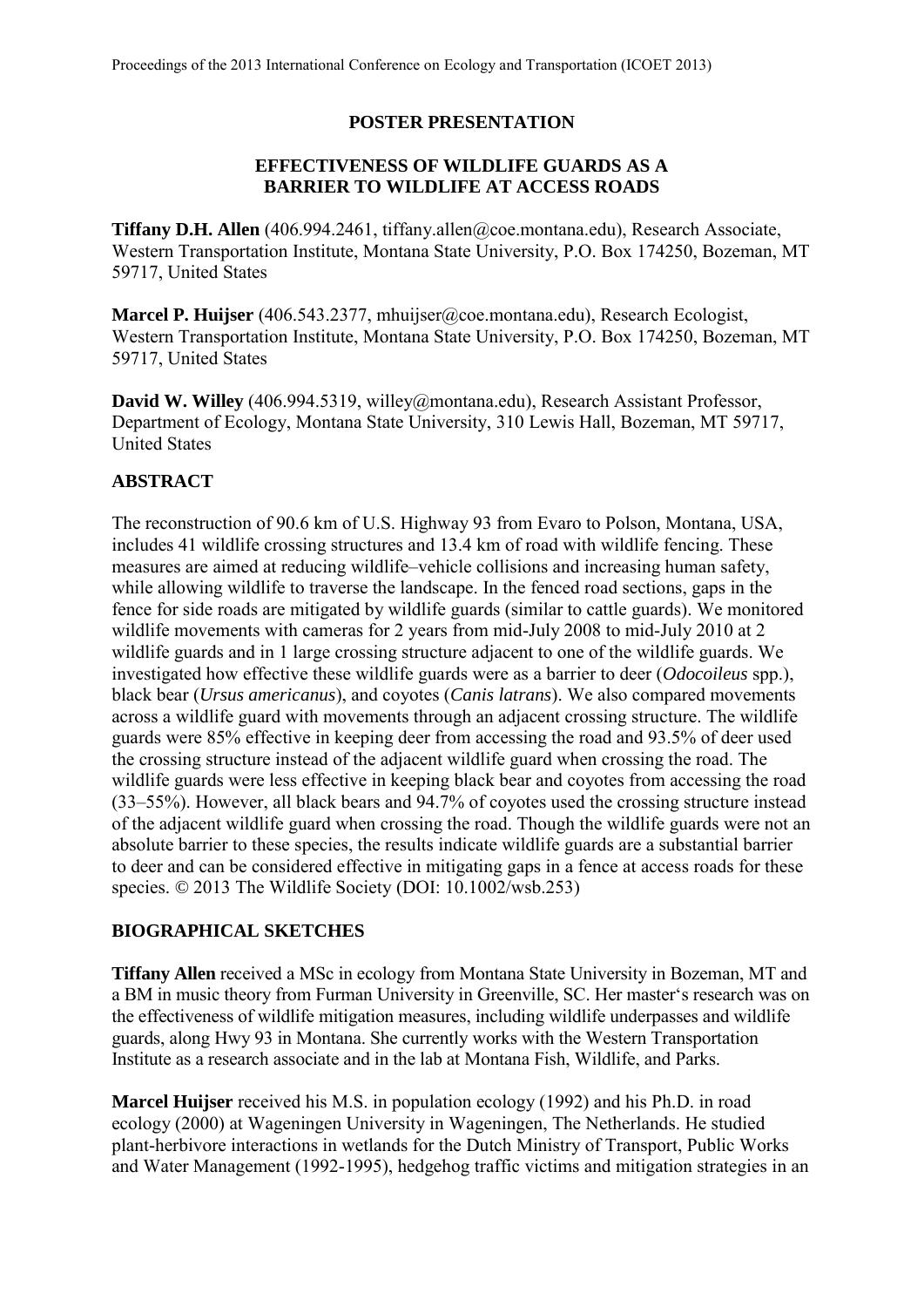anthropogenic landscape for the Dutch Society for the Study and Conservation of Mammals (1995-1999), and multifunctional land use issues on agricultural lands for the Research Institute for Animal Husbandry at Wageningen University and Research Centre (1999-2002). For more than a decade now Marcel has worked on wildlife-transportation issues at the Western Transportation Institute at Montana State University (2002-present).

**David W. Willey** is a Research Assistant Professor in the Department of Ecology, Montana State University. His research focuses on the ecology of Mexican Spotted Owls that inhabit arid canyon habitats within the Colorado Plateau, including an emphasis on the owl's prey, habitat use, and conservation. In addition to his research, he teaches undergraduate and graduate courses in biology and ecology at MSU.